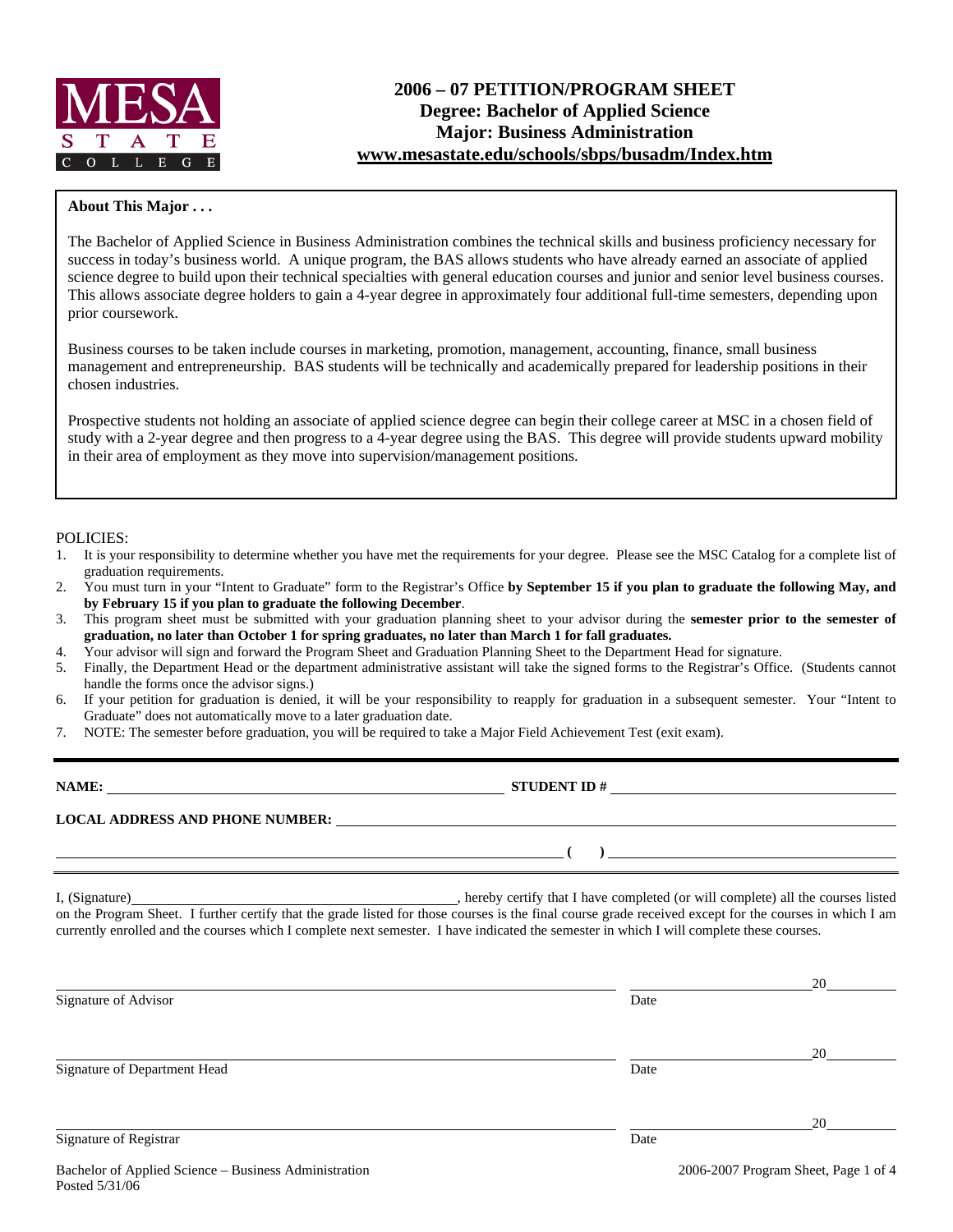- An AAS from an accredited college must be held by students entering this program.
- Must earn 120 semester hours and meet the academic residency requirements to earn a baccalaureate degree at Mesa State College.
- Must earn a minimum of 33 semester hours in upper division courses (i.e., 300-level and 400-level courses).
- A cumulative grade point average of 2.0 or higher must be maintained for all courses taken and for all courses in the major.
- When filling out this program sheet a course can only be used once, i.e., no double counting is allowed between categories.
- Excess KINA/HPWE courses beyond the two required and pre-collegiate courses (usually numbered below 100) cannot be used for graduation.
- It is required that students work closely with a faculty advisor when selecting courses and scheduling courses prior to registration.

General Education Requirements (Minimum of 33 semester hours) See the M.S.C. catalog for the list of courses that meet the general education categories.

| Trns/Subs<br>Course<br>Credit<br>Grade<br>No.<br>Term<br>Year                                                                                         | Trns/Subs<br>Course<br>No.<br>Credit<br>Grade<br>Term<br>Year               |
|-------------------------------------------------------------------------------------------------------------------------------------------------------|-----------------------------------------------------------------------------|
| English: ENGL 111 and 112 (6 semester hours, must receive a                                                                                           | Social/Behavioral Science: (3 semester hours)                               |
| "C" or higher, must be completed by the time the student has 60                                                                                       |                                                                             |
| semester hours)                                                                                                                                       |                                                                             |
| *ENGL                                                                                                                                                 | Fine Arts: (3 semester hours)                                               |
| *ENGL                                                                                                                                                 |                                                                             |
| *ENGL 129, Honors English, may be substituted for ENGL 111 and ENGL                                                                                   |                                                                             |
| 112. Must earn a grade of "C" or better. May need to take additional electives.                                                                       |                                                                             |
|                                                                                                                                                       | Natural Sciences: (minimum 6 semester hours, at least one course            |
| Humanities: (6 semester hours)                                                                                                                        | must include a lab)                                                         |
|                                                                                                                                                       |                                                                             |
|                                                                                                                                                       |                                                                             |
|                                                                                                                                                       |                                                                             |
| Social and Behavioral Sciences: (6 semester hours)                                                                                                    |                                                                             |
| <b>ECON</b><br>201                                                                                                                                    | <b>Applied Studies:</b> (3 semester hours)                                  |
| <b>ECON</b><br>202                                                                                                                                    |                                                                             |
|                                                                                                                                                       |                                                                             |
|                                                                                                                                                       |                                                                             |
| Other Requirements (10 semester hours)                                                                                                                |                                                                             |
| Kinesiology: (3 Semester Hours)                                                                                                                       | <b>Bachelor of Business Administration Degree Distinction:</b>              |
| Grade                                                                                                                                                 | (7 semester hours) Must earn a "C" or better in both courses.               |
| Trns/Subs<br>Credit<br>Course<br>No.<br>Term<br>Year                                                                                                  |                                                                             |
| <b>KINE/HPWA</b><br>100<br>$\overline{1}$                                                                                                             | Course<br>No.<br>Credit<br>Grade<br>Term<br>Year<br>Trns/Subs               |
| <b>KINA/HPWE</b><br>$\frac{1}{2}$                                                                                                                     | MATH*<br>113<br>$\overline{4}$                                              |
| <b>KINA/HPWE</b><br>$\mathbf{1}$<br>See the M.S.C. catalog for the list of approved KINA/HPWE/Selected DANC                                           | $\mathfrak{Z}$<br><b>STAT</b><br>200                                        |
| courses.                                                                                                                                              | *Math 113 or higher level math as approved by advisor                       |
|                                                                                                                                                       |                                                                             |
| B.A.S. Business Administration Major Requirements (30 Semester Hours)                                                                                 |                                                                             |
|                                                                                                                                                       |                                                                             |
| <b>Required Business Courses (30 semester hours)</b>                                                                                                  |                                                                             |
| Trns/Subs<br>Credit<br>Course<br>No.<br>Grade<br>Term<br>Year                                                                                         | Trns/Subs<br><u>No.</u><br>Course<br>Credit<br>Grade<br>Term<br>Year        |
| $\overline{3}$<br><b>ACCT</b><br>201                                                                                                                  | $\overline{\phantom{0}3}$<br><b>MANG</b><br>450                             |
| 3 <sup>7</sup><br><b>BUGB</b><br>349                                                                                                                  | <b>MANG</b><br>3<br>471                                                     |
| $\frac{3}{2}$<br><b>FINA</b><br>301                                                                                                                   | $\frac{3}{2}$<br><b>MARK</b><br>231<br>$\frac{1}{2}$                        |
| <b>MANG</b><br>$\overline{3}$<br>201                                                                                                                  | <b>MARK</b><br>332<br>3 <sup>7</sup>                                        |
| <b>MANG</b><br>$\mathbf{3}$<br>300                                                                                                                    |                                                                             |
| <b>MANG</b><br>371<br>$\mathfrak{Z}$                                                                                                                  |                                                                             |
|                                                                                                                                                       |                                                                             |
| Electives (11 semester hours; must be Upper Division.) All college level courses appearing on your final transcript, not listed above that will bring |                                                                             |
| your total semester hours to 120 hours. MARK 350 or MANG 331 must be included as an elective. Excludes KINA/HPWE activity courses.                    |                                                                             |
| Trns/Subs<br>Grade<br>Term<br>Course<br><u>No.</u><br>Credit<br>Year                                                                                  | Credit<br>Grade<br>Trns/Subs<br>Course<br><u>No.</u><br><b>Term</b><br>Year |
|                                                                                                                                                       |                                                                             |
|                                                                                                                                                       |                                                                             |
|                                                                                                                                                       |                                                                             |
|                                                                                                                                                       |                                                                             |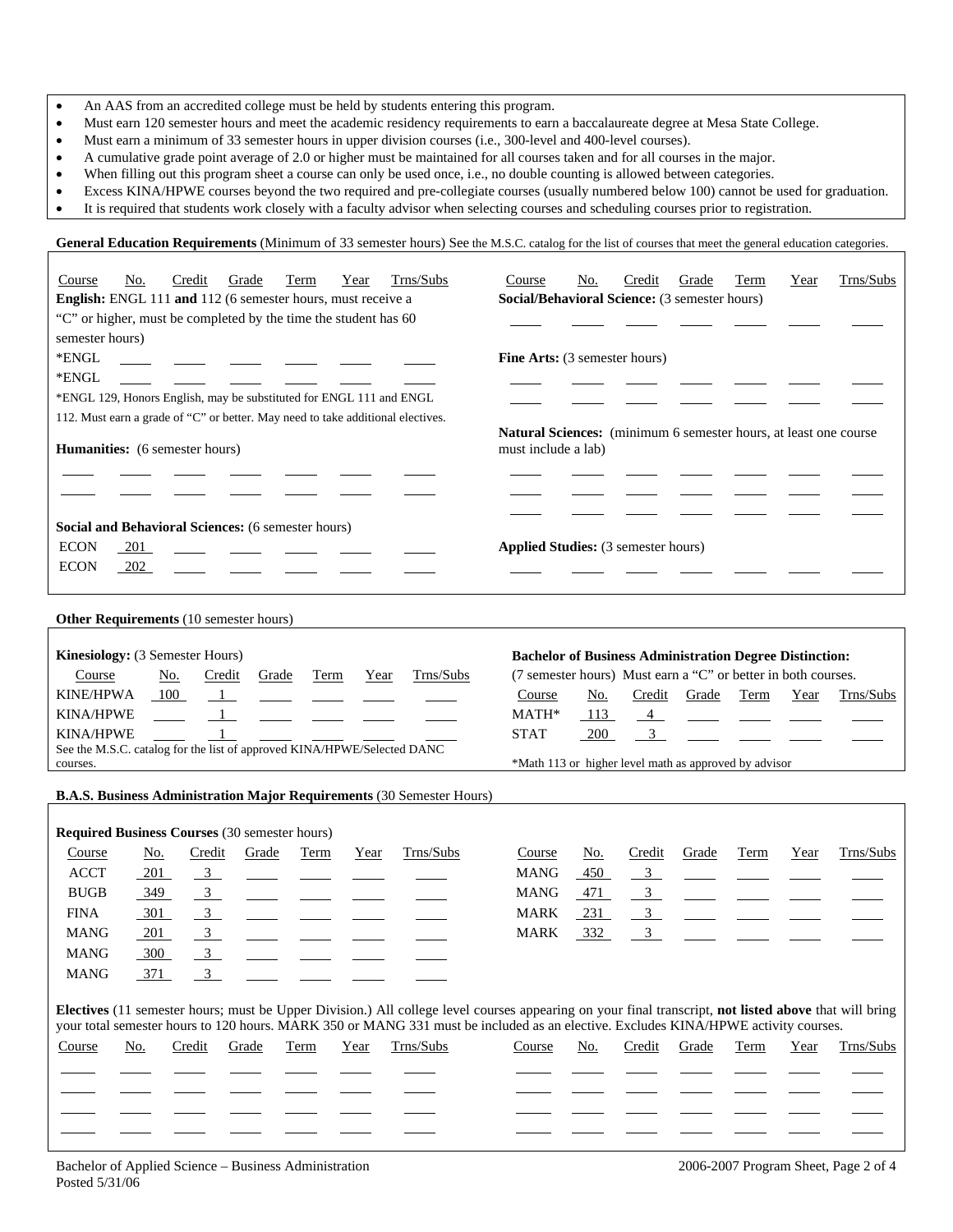| Bachelor of Applied Science Core (36 Semester Hours) 36 Semester Hours taken as part of a state approved Associate of Applied Science degree.* |                           |        |       |      |      |           |        |            |        |       |      |      |           |
|------------------------------------------------------------------------------------------------------------------------------------------------|---------------------------|--------|-------|------|------|-----------|--------|------------|--------|-------|------|------|-----------|
| Course                                                                                                                                         | $\underline{\text{No}}$ . | Credit | Grade | Term | Year | Trns/Subs | Course | <u>No.</u> | Credit | Grade | Term | Year | Trns/Subs |
|                                                                                                                                                |                           |        |       |      |      |           |        |            |        |       |      |      |           |
|                                                                                                                                                |                           |        |       |      |      |           |        |            |        |       |      |      |           |
|                                                                                                                                                |                           |        |       |      |      |           |        |            |        |       |      |      |           |
|                                                                                                                                                |                           |        |       |      |      |           |        |            |        |       |      |      |           |
|                                                                                                                                                |                           |        |       |      |      |           |        |            |        |       |      |      |           |
|                                                                                                                                                |                           |        |       |      |      |           |        |            |        |       |      |      |           |
|                                                                                                                                                |                           |        |       |      |      |           |        |            |        |       |      |      |           |
|                                                                                                                                                |                           |        |       |      |      |           |        |            |        |       |      |      |           |
|                                                                                                                                                |                           |        |       |      |      |           |        |            |        |       |      |      |           |
|                                                                                                                                                |                           |        |       |      |      |           |        |            |        |       |      |      |           |
|                                                                                                                                                |                           |        |       |      |      |           |        |            |        |       |      |      |           |
|                                                                                                                                                |                           |        |       |      |      |           |        |            |        |       |      |      |           |
|                                                                                                                                                |                           |        |       |      |      |           |        |            |        |       |      |      |           |

\*An Associate of Applied Science degree is required.

Institution Date Received

# **GRADUATION INFORMATION**

See the "Undergraduate Graduation Requirements" in the Mesa State College catalog for additional graduation information.

**GENERAL EDUCATION REQUIREMENTS** (Minimum of 33 Semester Hours) See current Mesa State College catalog for list of courses that fulfill the requirements below. If one (or more) of the selections below is required in your major, you must use it to fulfill the major requirement and **make a different selection to meet the general education requirement. The courses may not be used to fulfill both requirements.**

**English – 6** Semester Hours (Must be **completed** before student has 60 semester hours. Must receive grade of "C" or above.) ENGL 111 **and** ENGL 112 **or** ENGL 129 *(by permission)*

**Humanities – 6** semester hours

**Social and Behavioral Sciences – 6** semester hours (ECON 201 and 202 required)

**Humanities or Social/Behavioral Sciences – 3** semester hours

**Fine Arts – 3** semester hours

**Natural Sciences – 6** semester hours (At least one course must include a lab.)

**Applied Studies – 3** semester hours